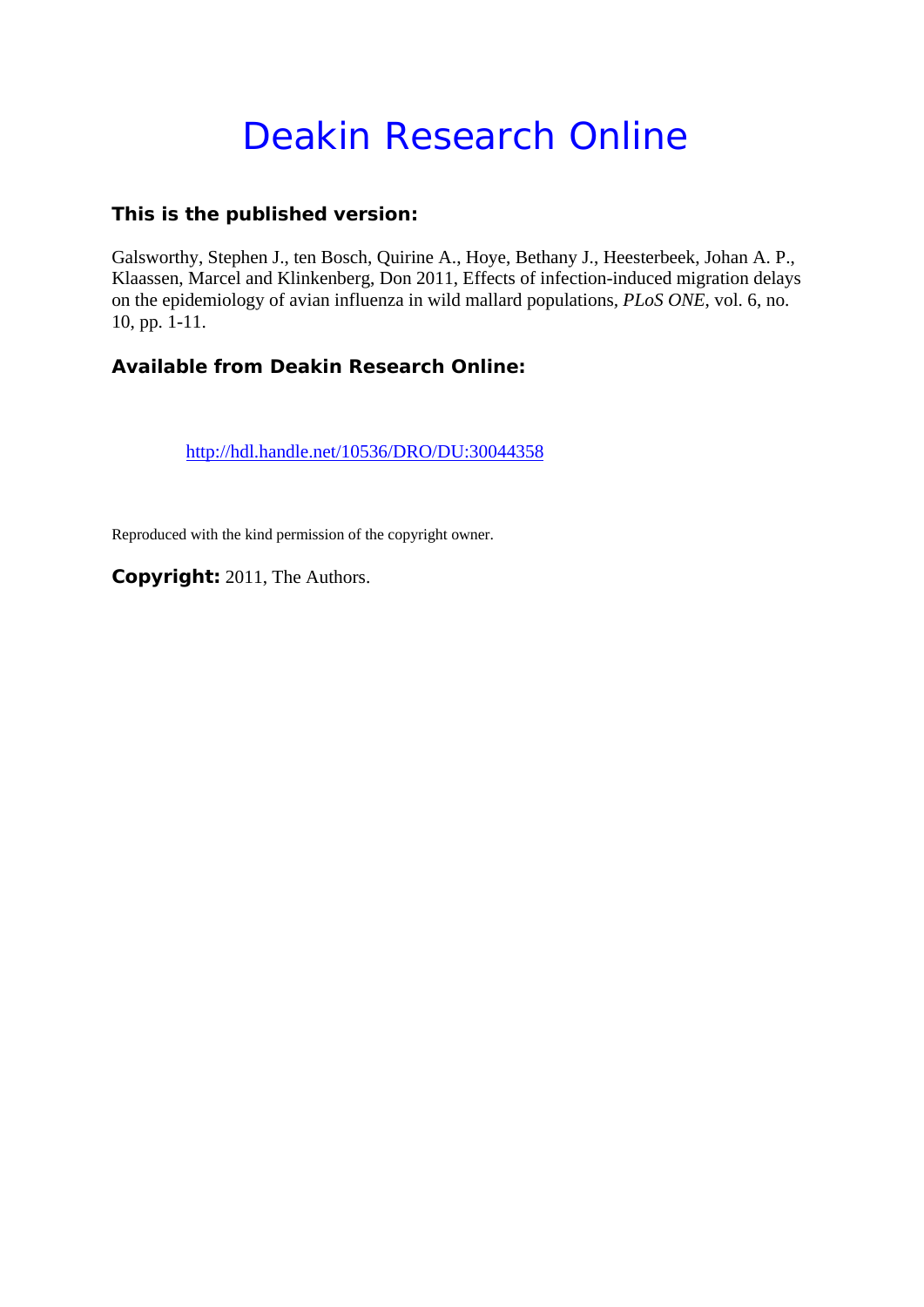## Effects of Infection-Induced Migration Delays on the Epidemiology of Avian Influenza in Wild Mallard Populations

### Stephen J. Galsworthy<sup>1</sup>, Quirine A. ten Bosch<sup>1,2</sup>, Bethany J. Hoye<sup>3</sup>, Johan A. P. Heesterbeek<sup>1</sup>, Marcel Klaassen $^{3,4}$ , Don Klinkenberg $^{1*}$

1 Faculty of Veterinary Medicine, Utrecht University, Utrecht, The Netherlands, 2 Department of Biological Sciences, University of Notre Dame, Notre Dame, Indiana, United States of America, 3 Department of Animal Ecology, Netherlands Institute of Ecology (NIOO-KNAW), Wageningen, The Netherlands, 4 Centre for Integrative Ecology, Deakin University, Geelong, Victoria, Australia

#### Abstract

Wild waterfowl populations form a natural reservoir of Avian Influenza (AI) virus, and fears exist that these birds may contribute to an AI pandemic by spreading the virus along their migratory flyways. Observational studies suggest that individuals infected with AI virus may delay departure from migratory staging sites. Here, we explore the epidemiological dynamics of avian influenza virus in a migrating mallard (Anas platyrhynchos) population with a specific view to understanding the role of infection-induced migration delays on the spread of virus strains of differing transmissibility. We develop a host-pathogen model that combines the transmission dynamics of influenza with the migration, reproduction and mortality of the host bird species. Our modeling predicts that delayed migration of individuals influences both the timing and size of outbreaks of AI virus. We find that (1) delayed migration leads to a lower total number of cases of infection each year than in the absence of migration delay, (2) when the transmission rate of a strain is high, the outbreak starts at the staging sites at which birds arrive in the early part of the fall migration, (3) when the transmission rate is low, infection predominantly occurs later in the season, which is further delayed when there is a migration delay. As such, the rise of more virulent AI strains in waterfowl could lead to a higher prevalence of infection later in the year, which could change the exposure risk for farmed poultry. A sensitivity analysis shows the importance of generation time and loss of immunity for the effect of migration delays. Thus, we demonstrate, in contrast to many current transmission risk models solely using empirical information on bird movements to assess the potential for transmission, that a consideration of infection-induced delays is critical to understanding the dynamics of AI infection along the entire flyway.

Citation: Galsworthy SJ, ten Bosch QA, Hoye BJ, Heesterbeek JAP, Klaassen M, et al. (2011) Effects of Infection-Induced Migration Delays on the Epidemiology of Avian Influenza in Wild Mallard Populations. PLoS ONE 6(10): e26118. doi:10.1371/journal.pone.0026118

Editor: Justin David Brown, University of Georgia, United States of America

Received January 21, 2011; Accepted September 19, 2011; Published October 18, 2011

Copyright: © 2011 Galsworthy et al. This is an open-access article distributed under the terms of the Creative Commons Attribution License, which permits unrestricted use, distribution, and reproduction in any medium, provided the original author and source are credited.

Funding: This study was supported by the Research Council for Earth and Life Sciences (ALW) and through the Bird Health programme within the International Polar Year, by the Netherlands Organization for Scientific Research (NWO), grants 851.40.073 and 851.40.074. Further support was received from the Intramural Research Programme of the National Institutes of Health, contract NIAIDNIH HHSN266200700010C. This is publication 5110 of the NIOO-KNAW. The funders had no role in study design, data collection and analysis, decision to publish, or preparation of the manuscript.

Competing Interests: The authors have declared that no competing interests exist.

\* E-mail: d.klinkenberg@uu.nl

#### Introduction

Waterfowl, and notably dabbling ducks (genus Anas), are considered to form a natural reservoir of influenza A viruses [1]. Of the possible combinations of the 16 HA and 9 NA antigenic subtypes of influenza, nearly all have been found in wild dabbling ducks [2–5]. Strains causing disease in humans, poultry and other animals, including the H5 and H7 highly pathogenic avian influenza (HPAI) strains, have their low pathogenic precursors in wild birds [6,7]. Generally, most cases of influenza in waterfowl are low-pathogenic (LPAI) strains. In North America, they are predominantly observed just after breeding, during fall migration, with prevalences dropping in December when the birds are at the wintering grounds [2]. This could differ however between strains of varying pathogenicity or transmissibility. The interplay between infectious disease dynamics and animal migration is not very well understood [8]. Fundamental understanding of the origin and spread of influenza viruses through wild bird populations is essential for designing strategies to recognise threats early and to minimise the risk of outbreaks.

In order for migratory birds to spread avian influenza over large geographic regions, the infection must not affect their behavior or physiology in ways that compromise their ability to undertake sustained flight [9]. However, the effect of influenza virus upon the physiological characteristics and migration behaviour of wild birds is unclear. Laboratory based studies [10–12] have shown that for some, but not all HPAI strains, infection is subclinical in some species of waterfowl. However there is no evidence to show whether HPAI infection is asymptomatic in free-living birds of these species. In wild migratory Bewick's swans, Van Gils et al. [13] found that infection with LPAI may lead to delayed departure from wintering sites, shorter distances travelled and fuelling and feeding at reduced rates. Latorre-Margalef et al. [14] found that LPAI did reduce the body mass of mallards but they could not find a general effect of infection on staging time. Presently, no such data exist on the effect of HPAI on wild ducks [9].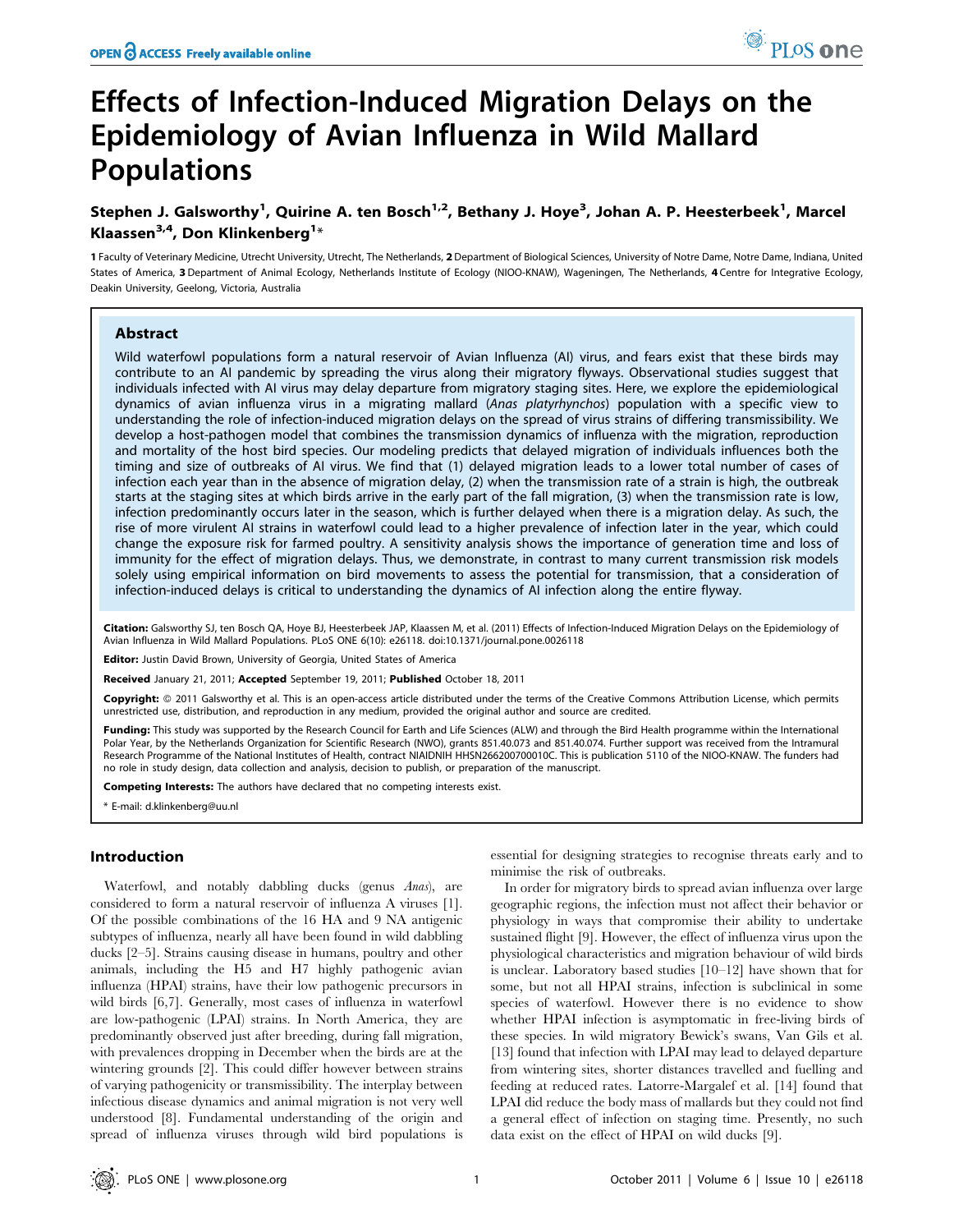Mallards (Anas platyrhynchos) are the most abundant species of dabbling duck over much of Eurasia and North America [15]. In Europe, wild mallards often migrate over long distances between their northern breeding sites and their southern wintering sites. Fears exist that mallards may contribute to an AI-pandemic by spreading the virus along these migratory pathways [3,16,17]. These seasonal migrations are not, however, achieved in a single long distance flight. Instead both spring (northward) and autumn (southward) migration are characterised by a number of flight periods interspersed by periods of refuelling. During these refuelling periods birds congregate in large numbers at staging sites [18]. The clinical effects of infection may lead to a delay in departure from these staging sites for infected individuals. One hypothesis is that delayed migration might facilitate virus transmission because infected individuals remain longer on crowded staging sites where they are in close proximity to susceptible ducks [14]. However the contrary may also be true whereby infected individuals become isolated from the main susceptible population as a result of delay [8]. Considering the potential role of mallards in the spread of AI, it is vital to understand infection dynamics in mallards, and how these may change if a new strain affects transmissibility or clinical outcome of infection. Mathematical modelling provides a means to investigate this.

In this paper we use population modelling to study how AI strains that induce varying delays in migration (as a proxy for a suite of possible pathogenic effects) and different transmissibility between birds could spread in a migrating mallard population. Our new host-pathogen model combines the transmission dynamics of influenza with the migration, reproduction and mortality of the host bird species. We show where and when the

highest number of infected birds is to be expected and how this is affected by the rate of virus transmission and the migration delay due to infection.

#### Methods

Our model describes the spread of avian influenza in a typical population (around 5,000 individuals) of mallard ducks (Anas platyrhynchos) that migrates twice per year between a northern breeding ground (Northern Scandinavia) and a southern wintering ground (The Netherlands). During these migration periods, the birds rest at a handful of staging sites in order to feed and recover. A satellite telemetry study by Yamaguchi et al. [18] of mallards which spend winter in Japan suggests that the mean number of staging sites is between 1.3 and 3 depending on the chosen location for breeding and that mallards stay for one to four weeks at each staging site between short travel periods of a few days.

#### Population dynamics

We consider a situation where the birds pause during each biannual migration at three distinct sites leading to a model with eight distinct patches (one for wintering, three during spring migration, one for breeding, and three during fall sequentially referenced as patches  $i=1$  to  $i=8$ ), see Figure 1. Having arrived at a particular patch, the birds remain there until the date arises in which they may move on, as shown in Figure 1. In the model, this means that the migration rate  $m_i$  (leaving patch  $i$ ) is equal to 0 in the time interval that the birds are supposed to be there, and equal to  $m = 1$  outside the interval. The transition occurs by a step function. After the interval, birds which are ''healthy enough'' to migrate are free to move to the next patch. Birds which are not



Figure 1. The annual migration cycle of mallards between eight distinct patches. The size of each sector indicates the relative amount of time that birds spend in each of the eight patches. The dates around the outside describe the date from which birds are able to leave one patch and migrate to the next. In each calendar year the birds start in the wintering patch (which we take to be patch 1). The migration rate is defined such that between the fixed dates of arrival to and departure from a particular patch *i*, the migration rate  $m_i = 0$ , whilst at all other times  $m_i = 1$ . Birth takes place at the breeding grounds (patch 5) from two weeks after arrival and ceases one month before departure and is shown by the dotted sector. doi:10.1371/journal.pone.0026118.g001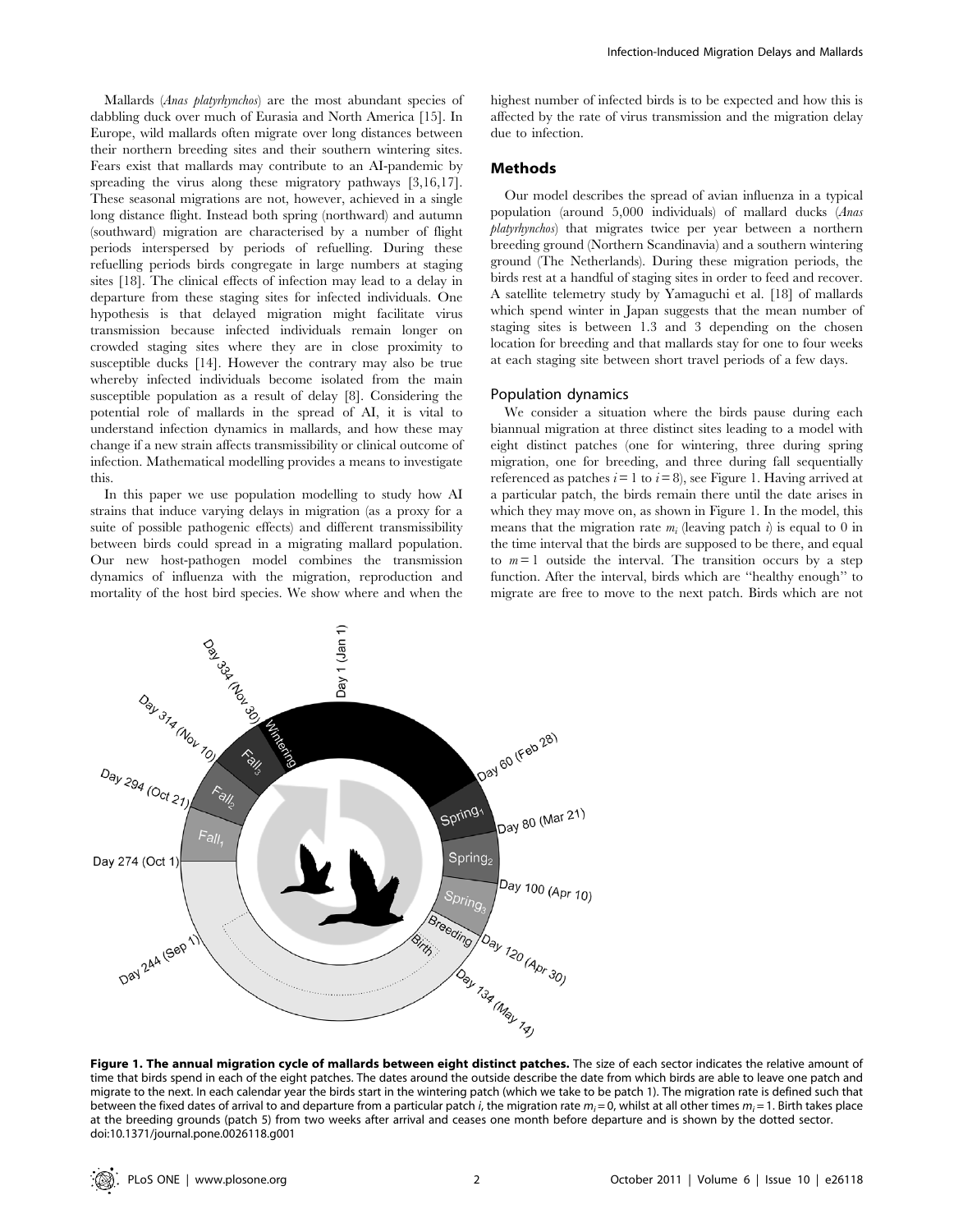able to migrate stay at their current location until they recover sufficiently to be able to migrate. We consider the birds to stay at each migration staging site for a minimum of 20 days, to spend at least 3 months at the wintering patch, and to spend the rest of their time at the breeding grounds. Migration is modelled so that the average migration time between neighbouring patches is one day.

In the model, ducks experience natural mortality, at rate m, at all patches and additional mortality due to hunting, at rate  $m_h$ , at the fall migration and wintering grounds. Mortality rates have been approximated using the estimated average life expectancy of mallards of 2.27 years [19] and a 30% contribution of hunting to the total mortality [20].

Birth occurs from six weeks after arrival on the breeding grounds and ceases one month before departure to allow time for ducklings to grow sufficiently for migration (Figure 1). During these 54 days, 40 new birds enter the population each day  $(b = 40)$ , which sums to 2160 new birds per year, about one per adult female. These are only the ducklings that survive to adulthood. Due to this birth rate, the population size fluctuates around 4000– 6000 individuals, the size chosen for our typical mallard population.

#### Dynamics of infection

Within each patch the infection transmission is modelled using an SIR-type model. We take the standard compartments: susceptibles  $(S)$ , infected  $(I)$  and recovered  $(R)$  but divide both the infected and recovered classes into two subclasses as shown in Figure 2.  $I_1$  and  $R_1$  contain birds which are respectively infected or recovered but cannot migrate, whereas  $I_2$  and  $R_2$  contain infected or recovered birds which are able to migrate. We did not include multiple strains and cross-protection, which would make the model too complex for our aim. Instead, in the baseline model we



Figure 2. Flowchart showing the movement of individuals between compartments within each patch as described by the model (1). Birds belong to one of five compartments: Susceptible (S), infected and unable to migrate  $(l_1)$ , infected and able to migrate  $(l_2)$ , recovered and unable to migrate  $(R_1)$ , or recovered and able to migrate  $(R<sub>2</sub>)$ . Susceptible birds become infected via either direct or environmental transmission, with rates determined by b and h respectively (Table 1). Birds regain the ability to migrate at rate  $n$ , and recover from infection at rate g. Migration is only possible for birds in classes  $S$ ,  $I_2$  and  $R<sub>2</sub>$  such that in each of these three compartments birds enter at rate  $m_{i-1}$  and leave at rate  $m_i$ . Natural mortality, at rate  $m$ , occurs equally across all five compartments, yet is not shown in this diagram for clarity. Mortality due to hunting, occurring at rate  $m_h$  in the winter and fall patches, is also not shown here. doi:10.1371/journal.pone.0026118.g002

assumed no loss of immunity. As another extreme, in a sensitivity analysis, we considered an alternative model in which all birds lost their immunity at the end of each breeding season.

Influenza virus transmission occurs mainly through the environment: infectious birds shed virus, which becomes available for infection of susceptible birds. Because most excreted virus is short-lived in the environment [21], transmission is modelled with a direct-contact transmission term. Apart from this direct transmission, we included a low background transmission rate due to long-term virus survival or contact with other populations (see below). Direct transmission from bird to bird within the population is assumed to be density dependent within the range of population sizes simulated (4000–6000 birds). This means that an infectious bird is likely to infect more birds if the number of susceptible birds increases rather than the proportion. As mallards exhibit more solitary behaviour whilst breeding, contact rates at the breeding grounds (patch 5) are assumed to be lower than elsewhere. Estimates from bird counts give the breeding contact rate  $(b_5)$  to be a quarter of the contact rate for the rest of the year (b) [22]. We examine a range of transmission rates (from  $b=0.2\times10^{-4}$  to  $b=2\times10^{-4}$  so that the basic reproduction number,  $R_0$ , ranges from about 0.8 to 8  $(R_0 = b \mathcal{N}/g)$ . In the sensitivity analysis with an infectious period of 3 days, we adjust  $b$  $(b=0.5\times10^{-4}$  to  $b=5\times10^{-4}$ ) to retain  $R_0$  in the 0.8 to 8 range.

To allow occasional re-introduction of the virus, a background transmission rate is added to the model. This background transmission occurs when birds contract infection by any other mechanism than the 'direct' transmission described above. Such mechanisms include waterborne transmission, mixing with other mallard populations and mixing with other bird or animal species. Background transmission is a crucial mechanism to enable the persistence of a virus population particularly within small communities below the critical community size where epidemics cannot be sustained by direct transmission only [23]. In our model, the parameter  $h$  describes the rate of background transmission, which is calculated from the probability of a single duck becoming infected by background transmission in its lifetime (1% probability of infection in a mean lifetime of 828 days gives  $h \approx 10^{-5}$ ).

Birds recover from infection independently from regaining the ability to migrate and move from class  $I_1$  to  $R_1$ , or from  $I_2$  to  $R_2$ , at a rate g. An important aim of our model is to have an accurate description of where and when infections take place. This requires the model to accurately describe the mean time between successive generations of infected birds, i.e. the generation time or generation interval [24,25]. In the current model formulation, with no latent period and an exponentially distributed infectious period, the mean generation time is equal to the mean infectious period [24]. In our analysis we considered two extremes of the mean generation time, our baseline choice reflecting a mild strain with longer period of virus excretion  $(g=1/8)$  [26,27]). Our second choice reflects a more severe strain with short generation time of three days  $(g=1/3)$ , based on experimental results and field observations [14,28,29].

In general the average infectious period will be shorter than the average migration delay as birds which are no longer infected may require additional time to regain the full strength required to undergo migration. The ability to migrate is regained at rate  $n$ , such that the average migration delay is  $1/n$ . Because of the independence (in the model) between recovery from infection and regaining the ability to migrate, there is a very small probability for infectious birds to migrate. This allows the infection to spread between patches, and thus replaces more realistic mechanisms such as migration during the incubation period of the virus. We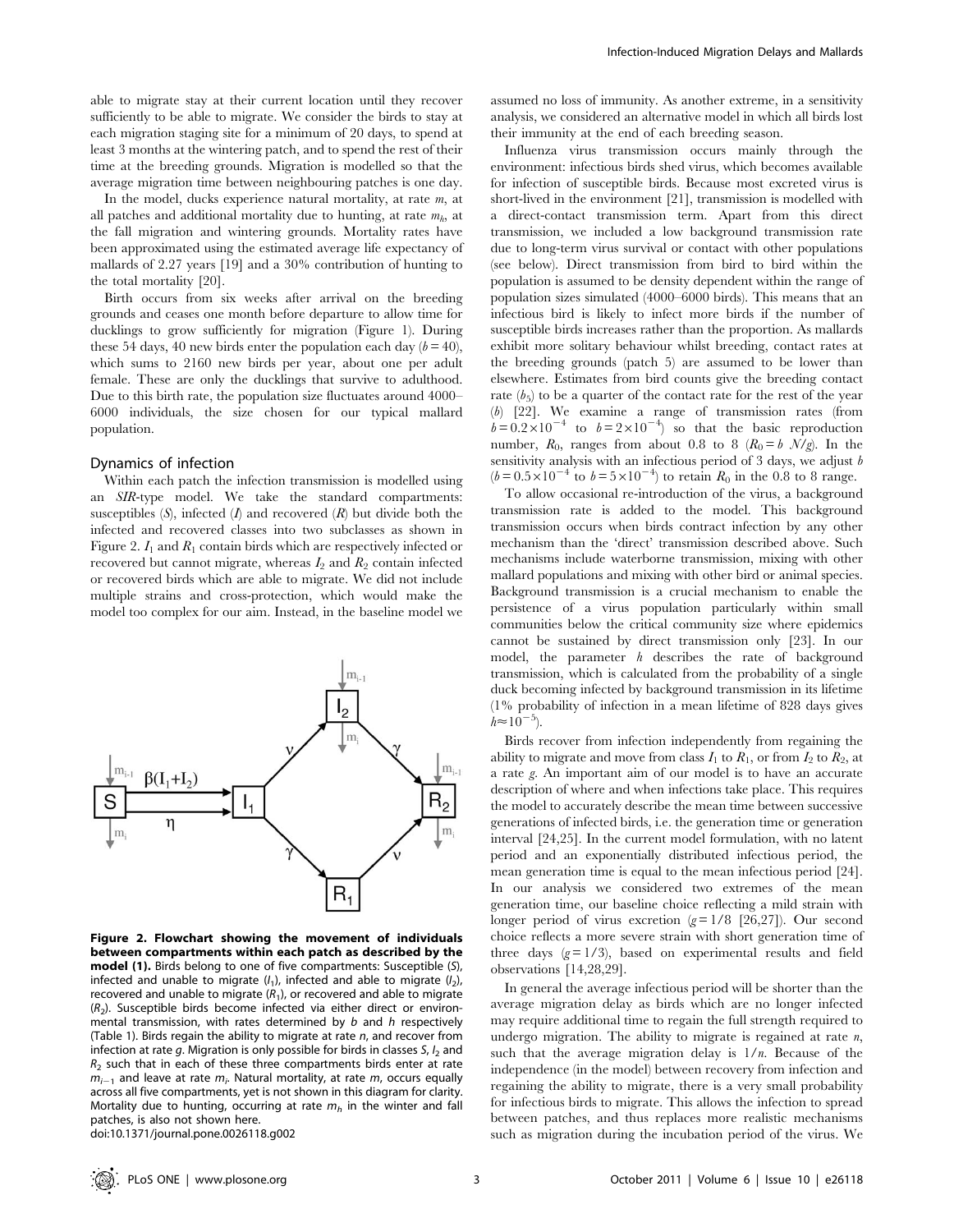investigate a range of migration delays (from zero to 100 days). Table 1 gives an overview of all the parameters used in the model.

These assumptions lead to an epidemic model consisting of five ordinary differential equations in each of the eight patches  $(i)$ , so that for each  $i=1, 2, ..., 8$  we obtain:

$$
\frac{dS_i(t)}{dt} = -\beta_i S_i(I_{1,i} + I_{2,i}) - (m_i + \mu + \mu_{h,i}) S_i
$$
  
+  $m_{i-1} S_{i-1} + b_i - \eta S_i$  (1a)

$$
\frac{dI_{1,i}(t)}{dt} = \beta_i S_i (I_{1,i} + I_{2,i}) - (\gamma + \nu + \mu + \mu_{h,i}) I_{1,i} + \eta S_i \quad (1b)
$$

$$
\frac{dI_{2,i}(t)}{dt} = vI_{1,i} - (\gamma + m_i + \mu + \mu_{h,i})I_{2,i} + m_{i-1}I_{2,i-1}
$$
 (1c)

$$
\frac{dR_{1,i}(t)}{dt} = \gamma I_{1,i} - (\nu + \mu + \mu_{h,i})R_{1,i} \tag{1d}
$$

$$
\frac{dR_{2,i}(t)}{dt} = \gamma I_{2,i} + \nu R_{1,i} - \left(m_i + \mu + \mu_{h,i}\right) R_{2,i} + m_{i-1} R_{2,i-1} \tag{1e}
$$

We evaluate  $i$  in modulus 8 such that in the wintering patch, where  $i = 1$  we have,  $m_{i-1} = m_8$ ,  $S_{i-1} = S_8$ , etc.

We wish to compare the dynamics of the above model with the behaviour in the absence of migration delay. In this case, the subclasses  $I_1$  and  $R_1$  are no longer applicable. Removing these subclasses from the model and adjusting the equations appropriately, such that infected birds directly enter class  $I_2$  when they become infected and enter class  $R_2$  when they recover, we obtain:

$$
\frac{dS_i(t)}{dt} = -\beta_i S_i I_{2,i} - (m_i + \mu + \mu_{h,i}) S_i + m_{i-1} S_{i-1} + b_i - \eta S_i
$$
 (2a)

$$
\frac{dI_{2,i}(t)}{dt} = \beta_i S_i I_{2,i} - (\gamma + m_i + \mu + \mu_{h,i}) I_{2,i} + m_{i-1} I_{2,i-1} + \eta S_i
$$
 (2b)

$$
\frac{dR_{2,i}(t)}{dt} = \gamma I_{2,i} - \left(m_i + \mu + \mu_{h,i}\right) R_{2,i} + m_{i-1} R_{2,i-1} \qquad (2c)
$$

Two sensitivity analyses were done, first with model (1) with a shorter infectious period (3 days) as described above, and second with a slightly adjusted model (1) to include loss of immunity. Loss of immunity was modelled by letting birds advance from the  $R_2$ class in patch 5 (summer) to the S class in patch 6 (fall<sub>1</sub>). Thus, under this modified scenario, each outbreak season started with a fully susceptible population.

#### Simulation of model

The model is simulated in Berkeley Madonna 8.3.14 (www. berkeleymadonna.com) using the Runge-Kutta 4 method with a timestep of  $0.02$  days. Simulations are run over  $>30$  years to ensure a limit cycle is reached (which occurs for all investigated parameter values).

As a measure for the total number of cases of infection we choose to use the measure of 'area under the curve' (AUC). This is numerically calculated by the area under the graph of infectious individuals versus time, such as in Figure 3C. AUC provides a better estimate than incidence of how many infected individuals are to be found at a particular patch, and therefore, of the risk of infection for other animals or populations. Incidence tells us how many individuals become infected (move from S to I) at a particular location, but neglects birds in class  $I_2$  which became infected in patch  $i-1$  but have now migrated to patch i. The AUC measures the cumulative total number of daily cases of infection so that it scales with the infection period. If, on average, individuals are infected for eight days, they are counted once for each of these days, in total eight times.

#### Results

#### Model without migration delay

As a baseline, we first explore the simplified model (2) that includes birth, mortality, migration and virus transmission without any migration delay. Figure 3A shows numerical results for the typical dynamics in the absence of migration delay, using the default parameters from Table 1 and a transmission rate of  $b=1.0\times10^{-4}$ . In most simulations with an infectious period of 8 days, the equations lead to a periodic orbit such that there is a yearly cycling which repeats indefinitely. However, for some

| <b>Symbol</b>       | <b>Definition</b>                 | <b>Value/Range</b>                                                                                                       | Unit                          | Reference |
|---------------------|-----------------------------------|--------------------------------------------------------------------------------------------------------------------------|-------------------------------|-----------|
| $\mid b_i \mid$     | transmission rate in patch i      | $0.2 \times 10^{-4}$ to $2 \times 10^{-4}$ for $i \neq 5$ ; $0.05 \times 10^{-4}$ to<br>$0.5 \times 10^{-4}$ for $i = 5$ | $bird^{-1}$ day <sup>-1</sup> | [22, 41]  |
| <u>  g</u>          | recovery rate                     | 1/8                                                                                                                      | $day^{-1}$                    | [26, 27]  |
| $\vert b_i \vert$   | birth rate in patch i             | 40 if $162 < t < 216$ and $i = 5$ ; 0 otherwise                                                                          | birds day <sup>-1</sup>       |           |
| $\mathsf{I}$        | natural mortality rate            | 0.315/365                                                                                                                | $day^{-1}$                    | $[19]$    |
| $m_{h,i}$           | hunting mortality rate in patch i | 0.320/365 for $i = 1, 6, 7, 8; 0$ for $i = 2, 3, 4, 5$                                                                   | $day^{-1}$                    | $[20]$    |
| $m_i$               | migration rate in patch i         | defined from Figure 1                                                                                                    | $day^{-1}$                    |           |
| $\lfloor n \rfloor$ | migration delay rate              | $1/1$ to $1/100$                                                                                                         | $day^{-1}$                    | $[13]$    |
| h                   | environmental transmission rate   | $10^{-5}$                                                                                                                | $day^-$                       |           |

doi:10.1371/journal.pone.0026118.t001

Table 1. The parameters of the model.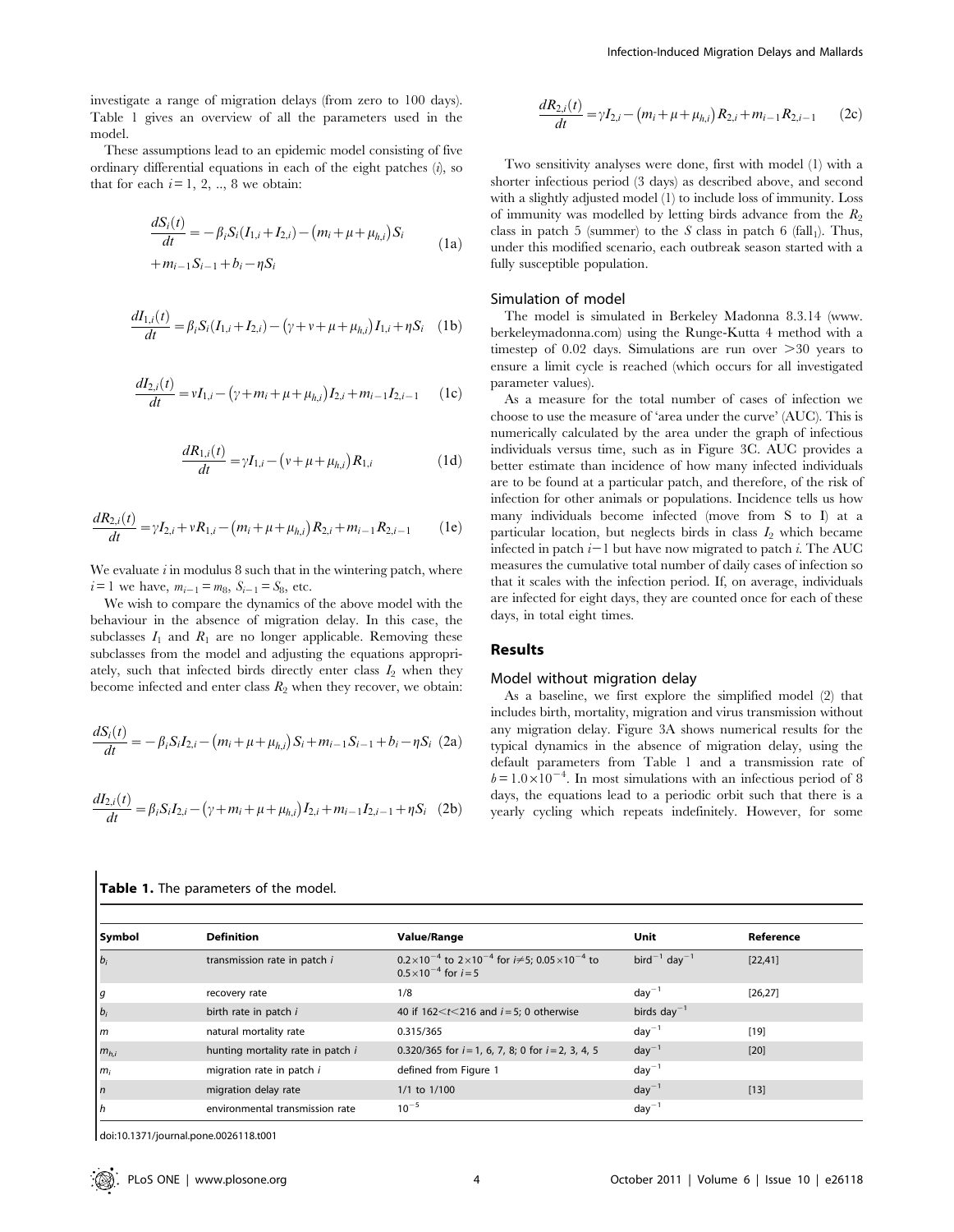

Figure 3. Infection dynamics with and without migration delay. The left-hand panels (A,C,E) show the dynamics of model (2), i.e. without migration delay, and the right-hand panels (B,D,F) show the dynamics of model (1) with a migration delay of 30 days. Panel (A) shows S(t) (dotted<br>line), I(t) (solid) and R(t) (dashed) versus time for an entire year with a of migration between patches. Panel (B) shows S(t) (black dotted line),  $I_1(t)$  (grey solid),  $I_2(t)$  (black solid),  $R_1(t)$  (grey dashed) and  $R_2(t)$  (black dashed) with a transmission rate of  $b = 1.0 \times 10^{-4}$ . Panels (C) and (D) show  $I(t) = I_1(t) + I_2(t)$  for  $b = 0.6 \times 10^{-4}$  (solid line),  $b = 1.0 \times 10^{-4}$  (dashed) and  $b = 1.4 \times 10^{-4}$ (dotted) within the three fall patches and the winter patch with dashed vertical lines to indicate the timings of migration between patches. Panels (E) and (F) show the cumulative number of daily cases of infection within a certain period, as calculated by AUC, in the three fall patches and the winter patch, versus transmission rate. The dashed curve in panel (F) indicates the total annual AUC for two subsequent years, thus showing the bi-annual pattern for a range of b.

doi:10.1371/journal.pone.0026118.g003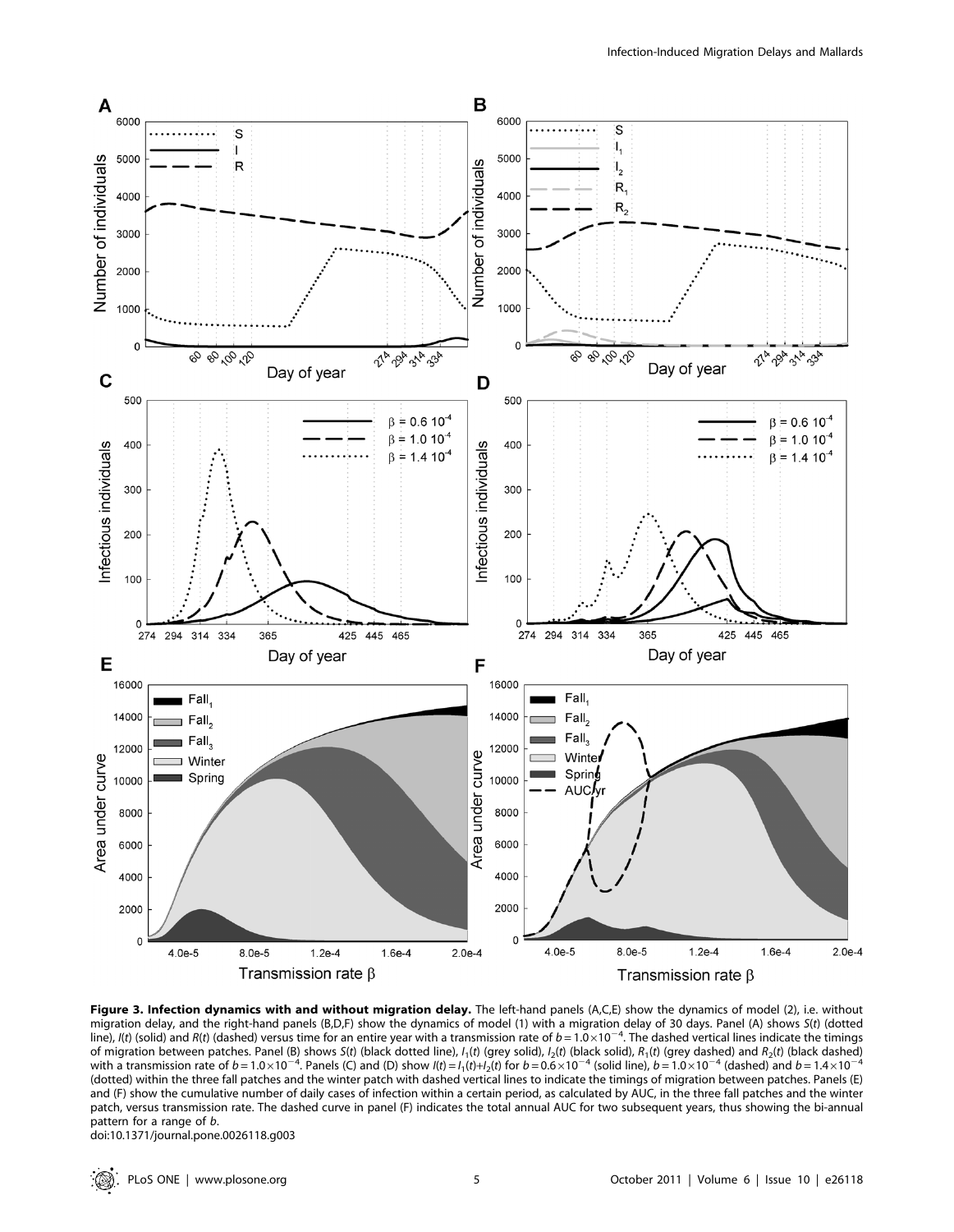parameters a bi-annual cycle was observed (see below). The number of susceptibles remains approximately constant during late winter and spring, until hatching begins at Day 162. During this hatching period the number of susceptibles grows linearly, reaching a peak two months before departure from the breeding site. Infection breaks out during the fall migration period, but most of the outbreak occurs during the winter, peaking around half way through. After the outbreak of infection the number of susceptibles remains approximately constant until birth begins in the subsequent year. We notice a decrease in transmission at the time of patch switch due to a reduction in the direct transmission contact rate caused by decreased numbers of birds together in the same place as a result of migration.

Both Figures 3C and 3E examine the effect of changing transmission rate upon the model without migration delay. Figure 3C shows how the number of infectious individuals varies in the fall and winter for three different values of the transmission rate. We see that as the transmission rate decreases from  $1.4\times10^{-4}$ to  $0.6 \times 10^{-4}$  the peak level of infection moves from fall<sub>3</sub> to late winter. For all investigated parameter values we find no outbreak peak in either the spring or summer, however for  $b = 0.6 \times 10^{-4}$  we see that some infection is present in the spring patches. As in Figure 3A, we notice a reduction in transmission during patch switches.

Figure 3E shows the effect of changing transmission rate on the cumulative number of daily cases of infection in each of the fall and winter patches and the spring patches combined, as calculated using the area under the curve (AUC). We see the trend alluded to in Figure 3C: as the transmission rate rises, the infection appears earlier in the year. We also see that as the transmission rate rises there are a higher total number of cases of infection per year (calculated from the sum of cases in all patches). If  $b$  is very low, around  $0.25 \times 10^{-4}$ , the basic reproduction number,  $R_0$ , is close to

1 and an outbreak of infection barely forms, with a maximum of 3 individuals infected at any time.

#### The effect of migration delay

Figure 3B shows numerical results for the dynamics of model (1) with a migration delay of 30 days and a transmission rate of  $1.0\times10^{-4}$ . Comparing Figures 3A and 3B, we see that the yearly outbreak is markedly delayed, but still occurs within the winter period. At any particular time, the majority of infectious individuals are in class  $I_1$ , rather than in class  $I_2$ , and are unable to migrate.

Figures 3D and 3F examine the effect of changes in transmission rate upon the model dynamics whilst maintaining a migration delay of 30 days. Comparing Figure 3D to Figure 3C we see that infection occurs later in the year when there is migration delay. With a lower transmission rate  $(0.6 \times 10^{-4})$ , a biannual cycle appears, with much transmission taking place during spring migration in the years of very slow dynamics. If the transmission rate is high  $(1.4 \times 10^{-4})$ , it is clearly visible how the migration slows down transmission by decreases in prevalence just after each patch switch. In Figure 4 we see that also without migration delay there are small interruptions of virus transmission at the times of migration, but that with migration delay, in every patch a new outbreak has to develop, and only in winter, when the birds stay a few months in one patch, the outbreak can fully develop.

The shape of Figure 3F, showing the mean yearly AUC in the different patches in relation to the transmission rate, appears to be broadly similar to that of Figure 3E. Thus, in general, changes in migration delay lead to more minor variations in the dynamics of infection than those produced by changes in the transmission rate. The total number of cases of infection per year decreases



Figure 4. The dynamics of infection during the fall migration period. In each patch, Fall<sub>1</sub> (solid), Fall<sub>2</sub> (dotted) and Fall<sub>3</sub> (dashed), the total number of infected individuals I(t) is plotted versus time for model (1) with a migration delay of 30 days (black lines) and model (2) with no migration delay (grey lines), for a transmission rate of  $b = 1.4 \times 10^{-4}$ . The dotted vertical lines indicate the timings of migration between patches. doi:10.1371/journal.pone.0026118.g004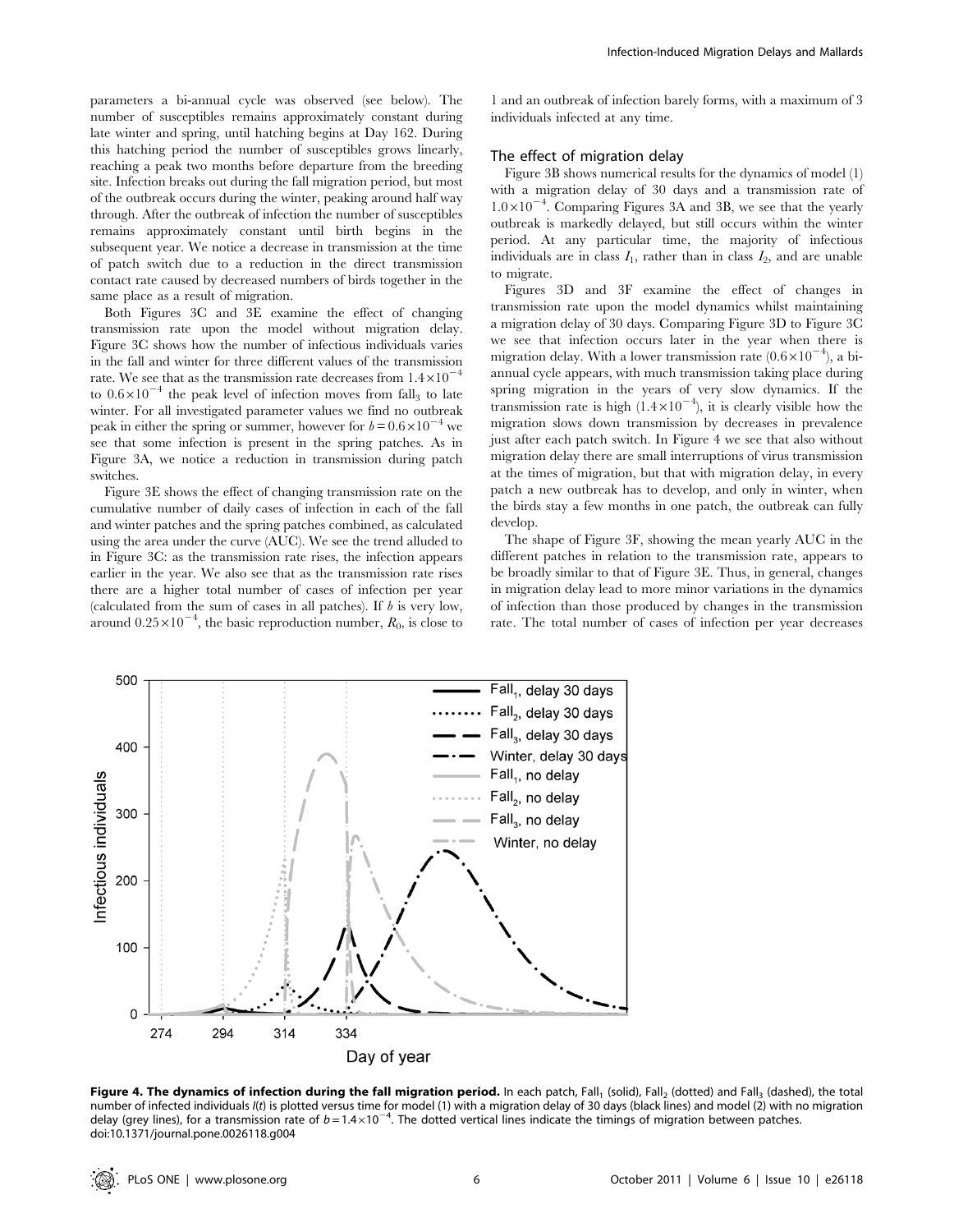due to migration delay, as a consequence of the epidemic proceeding more slowly. Furthermore we observe that the distribution of infection over the patches changes and that biannual cycles can appear for low values of  $b$ . For intermediate values of b, infections in winter and even spring share a higher percentage of total cases of infection (the maximal winter and spring AUCs are higher and more to the right in Figure 3F than in Figure 3E) as migration delay allows for increased infection later in the season by delaying the infection of susceptible birds. For large values of the transmission rate the migration delay seems to result in an increase in the numbers of infected birds in the earlier patches, due to infected birds remaining at these sites for longer.

#### The joint action of migration delays and transmission rate

Figure 5A shows the cumulative number of daily cases of infection (i.e. AUC) over an entire year for the full range of transmission rates and migration delays as defined in Table 1. In Figure 5A, an area is demarcated in which bi-annual dynamical patterns were observed, alternating between years with high and low AUC (the difference was never more than 1000). Dynamical patterns stretching over more than two years were not observed. The grey level shows the total mean yearly level of infection. It appears that in general, as we observed in Figure 3, the sensitivity to the migration delay (longer delay means less cases) is smaller than the sensitivity to the transmission rate (higher rate means more cases). However, the effect of delays are not negligible, as a migration delay of 30 days can lead to 20–25% fewer cases, especially with low transmission rates  $(0.6 \times 10^{-4})$ .

Figures 5B to F show how the cases are distributed over the three fall patches and the winter patch. It is clear that an increase in transmission rate brings infection earlier in the year. If the transmission rate is high and many cases occur in the fall patches, a migration delay can significantly affect the distribution over the patches. With lower transmission rates, the main effect of a transmission delay can be to create a bi-annual cycle rather than a yearly cycle. It should be noted that the Figure indicates where the infected birds will be, not when, because the increase in  $fall_1$  is mainly due to infected birds staying there longer.

#### Sensitivity analysis

We repeated the analysis with an infectious period of 3 days instead of 8 days (Figures S1 and S2). It appears that with a shorter infectious period, outbreaks tend to be earlier in the year, even already in fall<sub>1</sub>, with high transmission rate  $(b=3.5\times10^{-4})$ . The main effects of transmission rates and migration delays were not different from the baseline model, but if there are many cases in  $fall<sub>1</sub>$ , a migration delay can cause more cases to occur in this patch. The reason is that a migration delay reduces the total yearly incidence, resulting in more susceptible birds after summer and a faster increase in prevalence in patch  $fall<sub>1</sub>$ . As soon as migration to  $fall<sub>2</sub> starts, the prevalence quickly decreases, overall resulting in$ fewer cases, annually. Bi-annual dynamics are still observed, though in a smaller parameter range and with less pronounced differences between the alternating years.

A second sensitivity analysis was done assuming all birds losing their immunity in patch  $fall<sub>1</sub>$ , just after the breeding season (Figures S3 and S4). This scenario results in much faster dynamics, with more cases in fall, and no bi-annual cycles. However, the qualitative effects of transmission rate and migration delay remain unchanged.

#### **Discussion**

In this paper we have used a mathematical model to explore the epidemiological dynamics of avian influenza virus in a migrating mallard population with a specific view to understanding the role of delays in migration upon the spread of a virus strain of differing transmissibility. We have found that the delayed migration of individuals influences both the timing and total size of outbreaks of avian influenza virus.

Our modelling predicts that the delayed migration of infected individuals leads to a lower total number of cases of infection each year than in the absence of migration delay. This occurs as infected birds become isolated from the main population of susceptible individuals as a result of delay, leading to a reduced rate of infection at staging sites, and the epidemic proceeding more slowly. This isolation effect in turn leads to changes in the timing of outbreaks, the extent of which depends on the situation without migration delays. This situation is determined by an interplay of three model ingredients: the transmission rate, the generation time and the loss of immunity. In general, a lower transmission rate, longer generation time, and slower loss of immunity leads to more prolonged peaks with outbreaks predominantly occurring in the late fall or winter patches. Then, a migration delay further slows down dynamics, resulting in cases later in the year. When the transmission rate of a strain is high, the generation time is short, and/or immunity is lost quickly, we observe that a migration delay can slightly increase the number of cases in the first staging site  $(fall<sub>1</sub>)$ .

The season in which most cases occur is of particular interest, as poultry densities are not equal along the migration routes [6]. Our model results show that migration delays potentially lead to a higher prevalence of infection in winter, even if those strains have a higher transmissibility. As the highest prevalences are currently seen during fall migration, migration delays could increase rates of risk contacts during winter. This could lead to a broader spread of infection, particularly if birds from other populations come into contact with infected mallards, as they may do at the wintering grounds. With very high transmission rates and a short generation time, however, the opposite may occur: because migration delays reduce the outbreak size, the increased number of susceptibles in early fall can result in a faster rate of spread and an earlier peak (Figure S1C,D).

Many current transmission risk models use solely empirical information on bird movements to assess the potential for long distance movement and, hence, transmission along a flyway [30– 34]. In contrast, our model demonstrates that a consideration of infection-induced delays, and changes in the location of susceptibles relative to the location of the infected individuals, is critical to understanding the dynamics of infection along the entire flyway. From our results we have learnt that migration delays play a role in particular if transmissibility is limited (low  $R_0$  or a more immune population). Low transmissibility stretches the yearly outbreak over a longer period, and therefore over multiple patches, increasing the effect of migration delays. In some instances, a biannual pattern is observed. This is more likely if dynamics are slow, i.e. with low  $b$  and long migration delay. The sensitivity analyses confirm this pattern, as bi-annual cycles are more prominent if the infectious period is shorter, and disappear if immunity is not lifelong anymore. The bi-annual dynamics did not affect the mean number of cases per year, and therefore we have not further explored these dynamics. Finally, we have not taken into account additional mortality due to birds staying behind and suffering from adverse (weather) conditions. Because the role of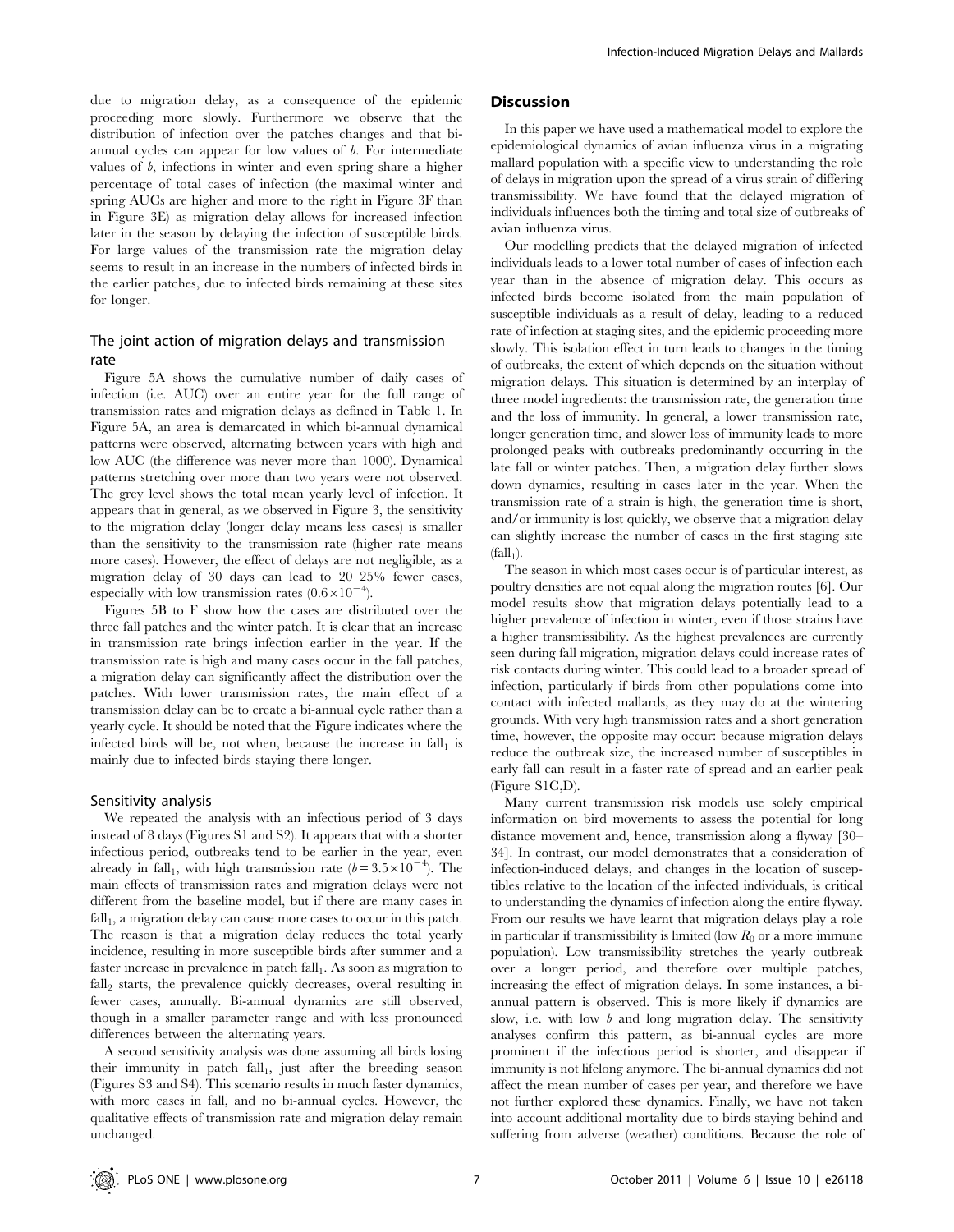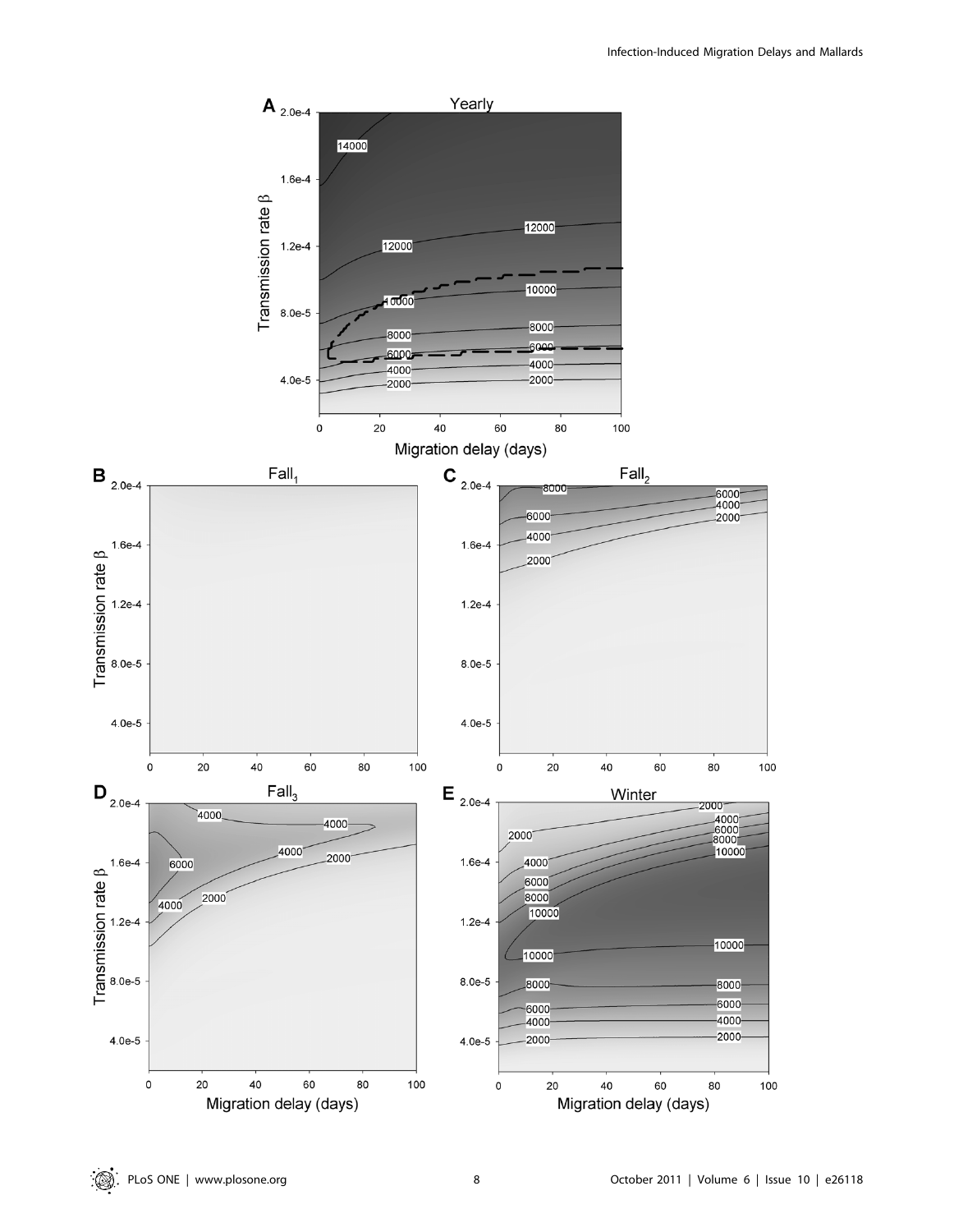Figure 5. The cumulative number of daily cases of infection. The cumulative number of daily cases of infection within a certain period, both yearly (A), and in each of the four patches where infection is found, Fall<sub>1</sub> (B), Fall<sub>2</sub> (C), Fall<sub>3</sub> (D) and Winter (E), as calculated by AUC, plotted as a function of both transmission rate and migration delay. Default parameter values, as defined in Table 1, remain constant. The area in panel (A), demarcated by a dashed curve, indicates parameter values for which bi-annual dynamics were observed. doi:10.1371/journal.pone.0026118.g005

delayed birds in spreading the virus is limited, we do not expect this assumption to affect our conclusions.

Our modelling considers the spread of virus within a single population of mallards, as the experimentally observed short shedding time of influenza virus implies that the spatial dynamics of avian influenza is mainly characterized by 'travelling within bird flocks' [14]. However at staging sites it is hard to imagine that there is no interaction between multiple populations and species, and there are indications that virus can survive in surface water for extended periods [35], possibly resulting in re-introductions of the infection into the population. We broadly incorporated these effects in our model via background transmission, which appears an essential model ingredient to prevent extinction of the infection [23,36]. In a more complex model we could directly model the environment in the different patches, or the interaction between species. In particular, the occurrence of outbreaks of infection is observed to increase with colder temperatures, particularly in relation to the congregation of waterbirds along the  $0^{\circ}$ C isotherm in winter [37]. Explicit consideration of higher environmental transmission during the wintering period within a refined model could lead to predictions of outbreaks of infection in spring, as has been detected in some studies [5], and which we have not observed from our current model. Indeed it is possible that we observe no such spring outbreaks as a result of our model being deterministic such that we only predict what happens in an average population. Stochastic effects may result in different populations encountering a virus at different in times, such that the outbreaks in those populations will be later.

An important assumption is the independence between recovery from infection and regaining the ability to migrate. Although possibly biologically unrealistic, assuming a formal link between recovery status and migratory ability would have required quantitative information which is as yet unavailable. The major consequence of our current assumption is that a small number of birds  $(I_2)$  is able to migrate, thus acting as seeders of a new outbreak in the next patch. Although in reality this role may not be played by birds recovered from infection, the possibility that a small number of birds bring the infection to the next patch is not entirely unrealistic, e.g. due to birds migrating during the incubation period of the virus.

Due to the uncertainty and possibly complex patterns surrounding cross-immunity in ducks our current analysis is restricted to a single immunological subtype that confers lifelong immunity. For our baseline parameter values, the seasonal dynamics produced by our host-pathogen model is a bit slow compared to experimental observations with AI virus prevalence being low during summer, peaking just after the breeding season [2] at approximately 10–20% infected birds, and then dropping during December [14]. However, there are many realistic parameter combinations that do result in the majority of cases occurring during fall: with a shorter generation time or higher transmission rate than in our baseline parameter set. In addition, in a sensitivity analysis we have considered the possibility that each fall all birds are again susceptible, due to loss of immunity or new strains circulating. This alternative assumption did not affect the conclusions of our analysis on the effects of transmission rate and migration delay. The consequence of a more gradual loss of immunity and partial cross-immunity to a new strain is more

difficult to predict, and was not the aim of our study. A slow increase in susceptible birds into the population, as would be the result of waning immunity, could lead to the possibility of multiple outbreaks of infection per year, the regularity of which would depend on the relationship between the rates of waning immunity and migration delay, with a reduction in the period of immunity likely leading to more regular outbreaks.

Our model has the advantage of being general in its formulation and could be reparameterised for certain other species of migratory birds that are potential long-distance vectors of avian influenza virus such as northern pintail [38], Bewick's swans [13] or common teal [30], and for other diseases found in migratory birds [39]. We assume no age structure in our model so that both adults and juveniles behave in the same manner. Costa et al. [40] suggests that there may be an increase in the shedding rates and probability of infection between adults and immunologically naive juveniles. As our model predicts that virus prevalence peaks just after the breeding season, when a high percentage of the population consists of juveniles, we would perhaps observe more rapid spread of virus in an age structured model. The results of our model are based upon the assumptions that all birds stop at exactly three staging sites. We expect to observe the same trends in infection dynamics for any biologically realistic number of staging sites, for example, as obtained from satellite tracking studies [18,32]. However any model which does not include staging sites, whereby birds transfer directly back and forth between breeding and wintering grounds, would fail to reproduce the predictions that we have presented here. The mean generation time in our model was assumed to be 8 days, in agreement with infectious periods in low-pathogenic AI strains [26,27]. The general trends in our results hold for infectious periods of 3 days as observed in experimentally infected ducks [29] and more virulent strains [14,26,28] (Figures S1 and S2).

Experimental examination of the effect of both highly and low pathogenic avian influenza upon free-living birds is sparse. The investigations of Latorre-Margalef et al. [14] and Van Gils et al. [13] on the effect of infection upon migration behaviour are limited by their observational nature, making it impossible to separate cause from effect, and because of the dynamics of infection, particularly in the mallard population. As our model shows, a large proportion of the mallards may become infected during fall migration, meaning that although Latorre-Margelef et al. [14] compared infected with uninfected birds (at the time of capture), both groups are likely to have experienced infection that fall, potentially clouding any effect of infection on migration timing. Ideally, to test our assumptions and results, one would have a measure of recent infection, e.g. serological status, which could be compared between birds at a staging site arriving at different times during the migration season. Birds arriving late should more often show signs of recent infection than birds arriving early, according to our model.

In situations where empirical examination is hindered by the process under investigation, mathematical modelling provides a way to further investigate mechanisms and consequences of infection when there is a shortage of high quality data. Our theoretical study shows that hampered migration has the ability to alter both the timing and level of an avian influenza outbreak in wild bird populations. Further understanding of the effect of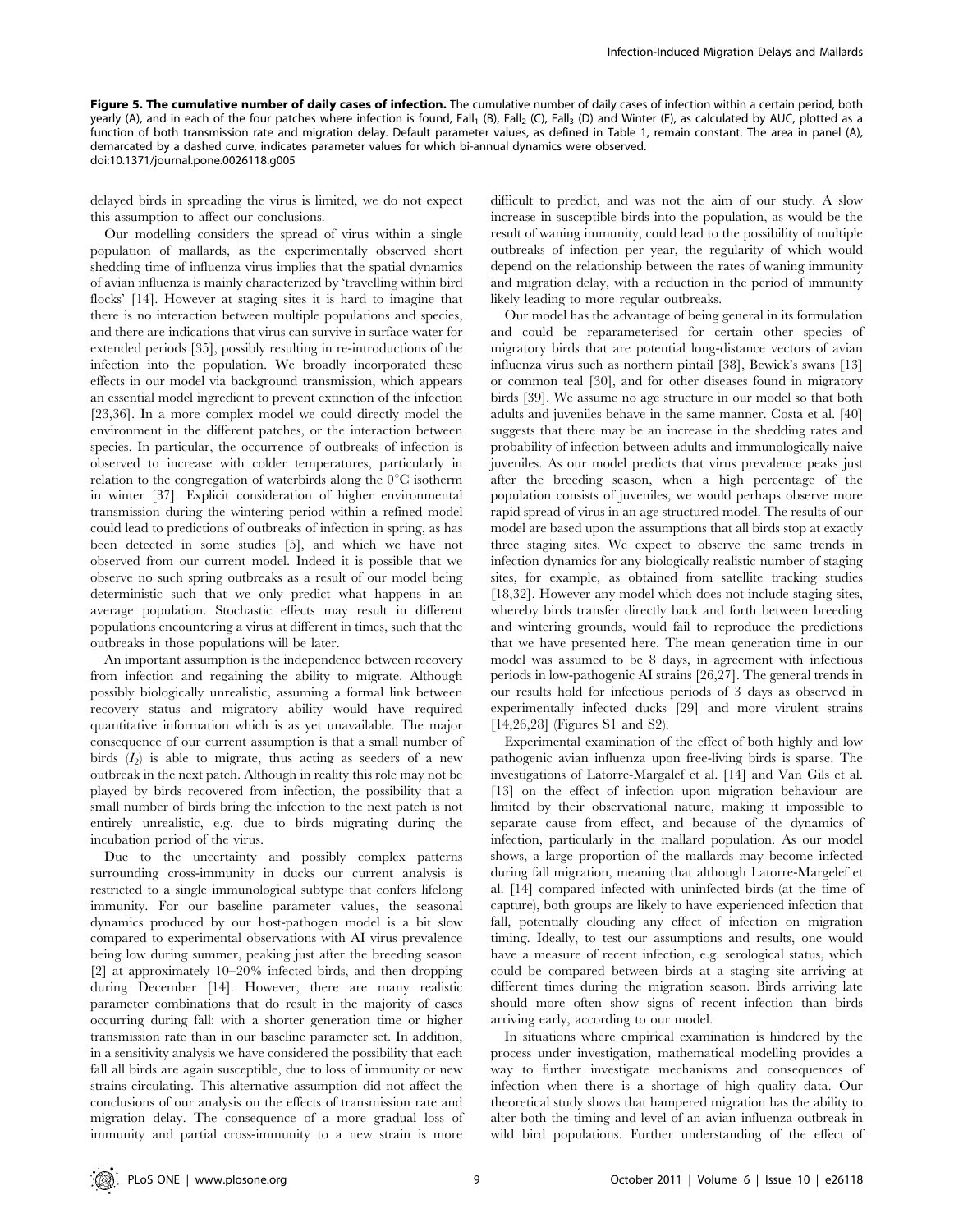delayed migrations in wild bird populations can be achieved by additional data collection and modelling work, and as such remains a topic of interest in both theoretical and experimental epidemiology.

#### Supporting Information

Figure S1 Infection dynamics with and without migration delay, with a mean infectious period of 3 days. The left-hand panels (A,C,E) show the dynamics of model (2), i.e. without migration delay, and the right-hand panels  $(B, D, F)$  show the dynamics of model (1) with a migration delay of 30 days. Panel (A) shows  $S(t)$  (dotted line),  $I(t)$  (solid) and  $R(t)$  (dashed) versus time for an entire year with a transmission rate of  $b = 2.5 \times 10^{-4}$ . The dashed vertical lines indicate the timings of migration between patches. Panel (B) shows  $S(t)$  (black dotted line),  $I_1(t)$  (grey solid),  $I_2(t)$  (black solid),  $R_1(t)$  (grey dashed) and  $R_2(t)$  (black dashed) with a transmission rate of  $b=2.5\times10^{-4}$ . Panels (C) and (D) show  $I(t) = I_1(t)+I_2(t)$  for  $b = 1.5 \times 10^{-4}$  (solid line),  $b = 2.5 \times 10^{-4}$  (dashed) and  $b = 3.5 \times 10^{-4}$  (dotted) within the three fall patches and the winter patch with dashed vertical lines to indicate the timings of migration between patches. Panels (E) and (F) show the cumulative number of daily cases of infection within a certain period, as calculated by AUC, in the three fall patches and the winter patch, versus transmission rate. The dashed curve in panel (F) indicates the total annual AUC for two subsequent years, thus showing the bi-annual pattern for a range of *.* (TIF)

Figure S2 The cumulative number of daily cases of infection, with a mean infectious period of 3 days. The cumulative number of daily cases of infection within a certain period, both yearly (A), and in each of the four patches where infection is found, Fall<sub>1</sub> (B), Fall<sub>2</sub> (C), Fall<sub>3</sub> (D) and Winter (E), as calculated by AUC, plotted as a function of both transmission rate and migration delay. Default parameter values, as defined in Table 1, remain constant. The area in panel (A), demarcated by a dashed curve, indicates parameter values for which bi-annual dynamics were observed.

(TIF)

#### References

- 1. Webster R, Bean W, Gorman O, Chambers T, Kawaoka Y (1992) Evolution and ecology of influenza A viruses. Microbiol Mol Biol R 56: 152.
- 2. Krauss S, Walker D, Pryor SP, Niles L, Chenghong L, et al. (2004) Influenza A viruses of migrating wild aquatic birds in North America. Vector-Borne Zoonot 4: 177–189.
- 3. Olsen B, Munster VJ, Wallensten A, Waldenström J, Osterhaus ADME, et al. (2006) Global patterns of influenza A virus in wild birds. Science 312: 384–388.
- 4. Munster VJ, Baas C, Lexmond P, Waldenström J, Wallensten A, et al. (2007) Spatial, temporal, and species variation in prevalence of influenza A viruses in wild migratory birds. PLoS Pathog 3: e61.
- 5. Wallensten A, Munster VJ, Latorre-Margalef N, Brytting M, Elmberg J, et al. (2007) Surveillance of influenza A virus in migratory waterfowl in northern Europe. Emerg Infect Dis 13: 404–411.
- 6. Munster VJ, Wallensten A, Baas C, Rimmelzwaan GF, Schutten M, et al. (2005) Mallards and highly pathogenic avian influenza ancestral viruses, northern Europe. Emerg Infect Dis 11: 1545–1551.
- 7. Alexander DJ (2007) An overview of the epidemiology of avian influenza. Vaccine 25: 5637–5644.
- 8. Altizer S, Bartel R, Han BA (2011) Animal migration and infectious disease risk. Science 331: 296–302.
- 9. Feare CJ (2010) Role of wild birds in the spread of highly pathogenic avian influenza virus H5N1 and implications for global surveillance. Avian Dis 54: 201–212.
- 10. Sturm-Ramirez KM, Eliis T, Bousfield B, Bisset L, Dyrting K, et al. (2004) Reemerging H5N1 influenza viruses in Hong Kong in 2002 are highly pathogenic to ducks. J Virol 78: 4892–4901.
- 11. Hulse-Post DJ, Sturm-Ramirez KM, Humberd J, Seiler P, Govorkova EA, et al. (2005) Role of domestic ducks in the propagation and biological evolution of highly pathogenic H5N1 influenza viruses in Asia. Proc Natl Acad Sci USA 102(30): 10682–10687.

Figure S3 Infection dynamics with and without migration delay, with loss of immunity at the onset of fall. The left-hand panels (A,C,E) show the dynamics of model (2), i.e. without migration delay, and the right-hand panels (B,D,F) show the dynamics of model (1) with a migration delay of 30 days. Panel (A) shows  $S(t)$  (dotted line),  $I(t)$  (solid) and  $R(t)$  (dashed) versus time for an entire year with a transmission rate of  $b = 1.0 \times 10^{-4}$ . The dashed vertical lines indicate the timings of migration between patches. Panel (B) shows  $S(t)$  (black dotted line),  $I_1(t)$  (grey solid),  $I_2(t)$  (black solid),  $R_1(t)$  (grey dashed) and  $R_2(t)$  (black dashed) with a transmission rate of  $b = 1.0 \times 10^{-4}$ . Panels (C) and (D) show  $I(t) = I_1(t) + I_2(t)$  for  $b = 0.6 \times 10^{-4}$  (solid line),  $b = 1.0 \times 10^{-4}$  (dashed) and  $b = 1.4 \times 10^{-4}$  (dotted) within the three fall patches and the winter patch with dashed vertical lines to indicate the timings of migration between patches. Panels (E) and (F) show the cumulative number of daily cases of infection within a certain period, as calculated by AUC, in the three fall patches and the winter patch, versus transmission rate.

(TIF)

Figure S4 The cumulative number of daily cases of infection, with loss of immunity at the onset of fall. The cumulative number of daily cases of infection within a certain period, both yearly (A), and in each of the four patches where infection is found, Fall<sub>1</sub> (B), Fall<sub>2</sub> (C), Fall<sub>3</sub> (D) and Winter (E), as calculated by AUC, plotted as a function of both transmission rate and migration delay. Default parameter values, as defined in Table 1, remain constant.

(TIF)

#### Acknowledgments

We wish to thank Dr Viviane Hénaux, Dr Michael D. Samuel, and an anonymous reviewer for their critical and valuable comments on the manuscript.

#### Author Contributions

Conceived and designed the experiments: SJG QAtB BH JAPH MK DK. Performed the experiments: SJG. Analyzed the data: SJG DK. Wrote the paper: SJG QAtB BH JAPH MK DK.

- 12. Keawcharoen J, Van Riel D, Van Amerongen G, Bestebroer T, Beyer WE, et al. (2008) Wild ducks as long-distance vectors of highly pathogenic avian influenza virus (H5N1). Emerg Infect Dis 14: 600–607.
- 13. Van Gils JA, Munster VJ, Rambaut A, Liefhebber D, Fouchier RAM, et al. (2007) Hampered foraging and migratory performance in swans infected with low-pathogenic avian influenza A virus. PLoS ONE 2: e184.
- 14. Latorre-Margalef N, Gunnarsson G, Munster VJ, Fouchier RAM, Osterhaus ADME, et al. (2009) Effects of influenza A virus infection on migrating mallard ducks. Proc R Soc B 276: 1029–1036.
- 15. Delany S, Scott D (2006) Waterbird population estimates. Wageningen, The Netherlands: Wetlands International.
- 16. Capua I, Alexander DJ (2007) Avian influenza infections in birds a moving target. Influenza Other Respi Viruses 1: 11–18.
- 17. Chen H, Smith GJD, Zhang SY, Qin K, Wang J, et al. (2005) Avian flu: H5N1 virus outbreak in migratory waterfowl. Nature 436: 191–192.
- 18. Yamaguchi N, Hiraoka E, Fujita M, Hijikata N, Ueta M, et al. (2008) Spring migration routes of mallards (Anas platyrhynchos) that winter in Japan, determined from satellite telemetry. Zoolog Sci 25(9): 875–881.
- 19. Schekkerman H, Slaterus R (2008) Population dynamics and prevalence of influenza A viruses in mallard, mute swan and other wildfowl. avian influenza and wildfowl populations. Thetford, Norfolk, UK: British Trust for Ornithology (BTO).
- 20. Hirschfeld A, Heyd A (2005) Mortality of migratory birds caused by hunting in Europe: bag statistics and proposals for the conservation of birds and animal welfare. Berichte Zum Vogelschutz 42: 47–74.
- 21. Domanska-Blicharz K, Minta Z, Smietanka K, Marche´ S, Van den Berg T (2010) H5N1 High Pathogenicity Avian Influenza virus survival in different types of water. Avian Dis 54(s1): 734–737.